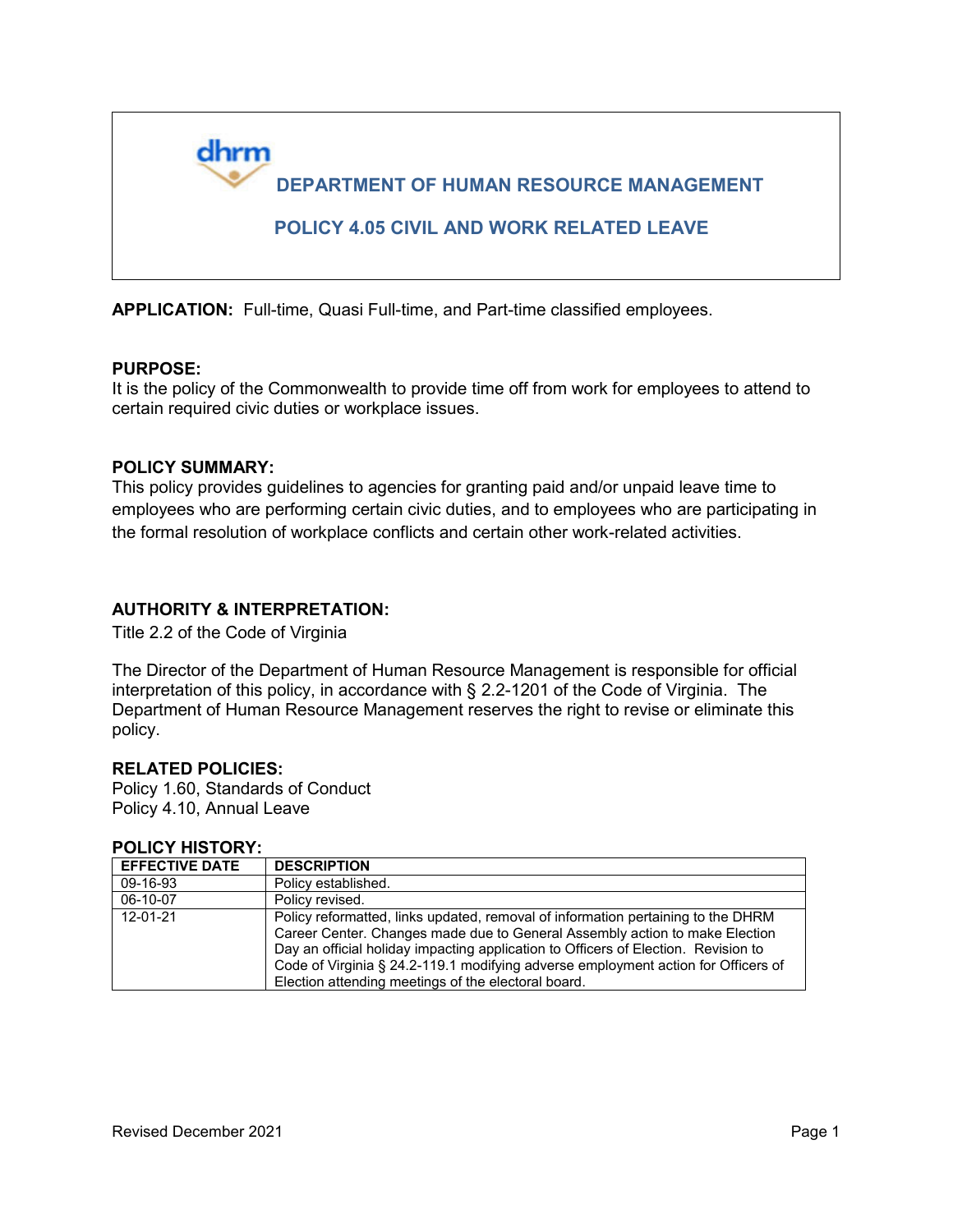

## **PROCEDURES**

### *OVERVIEW*

| <b>General Provisions</b>           | Application                                                                                                                                                                                                                                                                                                                        |
|-------------------------------------|------------------------------------------------------------------------------------------------------------------------------------------------------------------------------------------------------------------------------------------------------------------------------------------------------------------------------------|
| Civil and Work-                     | Civil and Work-Related Leave is a non-accruing leave type for                                                                                                                                                                                                                                                                      |
| <b>Related Leave</b>                | use under the specific circumstances explained in this policy.                                                                                                                                                                                                                                                                     |
|                                     | There are two broad categories:<br>$\bullet$                                                                                                                                                                                                                                                                                       |
|                                     | 1. paid and unpaid leave related to the employee's civic duty,<br>and;                                                                                                                                                                                                                                                             |
|                                     | 2. paid leave related to workplace issues.                                                                                                                                                                                                                                                                                         |
|                                     | Reasonable travel time with approved Civil and Work-Related<br>$\bullet$<br>Leave is permitted.                                                                                                                                                                                                                                    |
|                                     | Wage employees are not covered by this policy and are not<br>$\bullet$<br>eligible to receive paid leave time, however, agencies are<br>reminded that such employees may be called to jury duty and<br>other civic responsibilities and should be released from work to<br>fulfill those obligations.                              |
| Charging Time to<br>Civil and Work- | Employees should request use of Civil and Work-Related Leave<br>$\bullet$<br>as far ahead of time as possible.                                                                                                                                                                                                                     |
| <b>Related Leave</b>                | Employees may charge to Civil and Work-Related Leave only the<br>$\bullet$<br>time away from work that is necessary to perform the appropriate<br>duties plus reasonable travel time.                                                                                                                                              |
|                                     | Agencies may require documentation of the event to verify that<br>$\bullet$<br>the event qualifies for the Civil and Work-Related Leave.                                                                                                                                                                                           |
|                                     | Employees whose duties under Civil and Work-Related Leave<br>$\bullet$<br>conclude in time to complete a work shift should either return to<br>work or request approval to charge the remainder of the shift to<br>an appropriate leave type such as annual, compensatory,<br>overtime, recognition, or family and personal leave. |
|                                     | Whenever possible, agencies should reschedule employees who<br>$\bullet$<br>regularly work the evening or night shift to a day shift schedule<br>during the periods when they are required to appear in court<br>proceedings to facilitate compliance with legal and policy<br>provisions.                                         |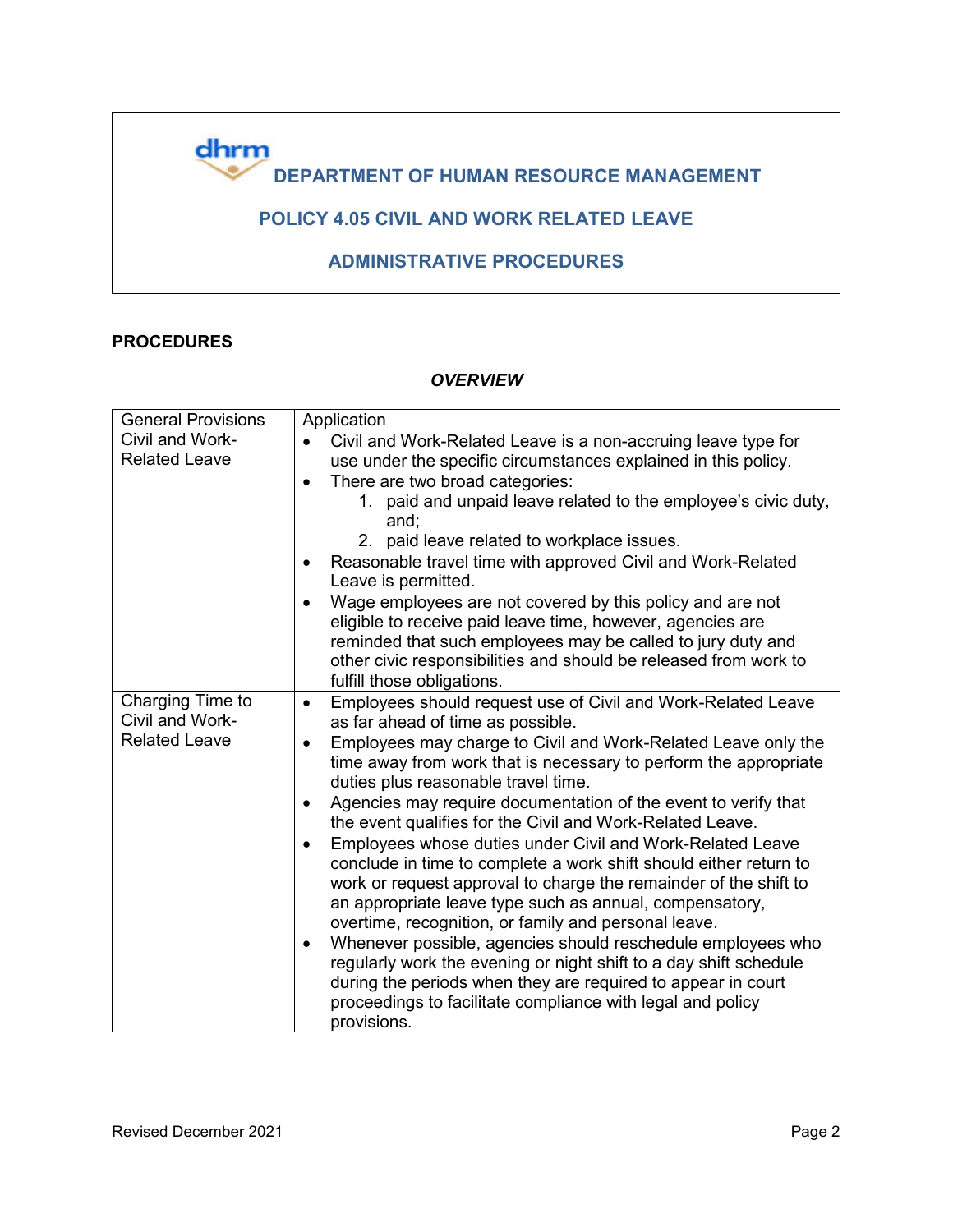## *CIVIC REASONS*

| <b>General Provisions</b>  | Application                                                                                                                         |
|----------------------------|-------------------------------------------------------------------------------------------------------------------------------------|
| <b>Civic Duties</b>        | Civil and Work-Related Leave is granted to employees to fulfill the                                                                 |
|                            | civic duties and functions listed below. Agencies must permit                                                                       |
|                            | employees to be away from work for these purposes:                                                                                  |
|                            | as required by a summons to jury duty;<br>$\bullet$                                                                                 |
|                            | to appear as a crime victim or as a witness in a court proceeding<br>$\bullet$                                                      |
|                            | or deposition as compelled by a subpoena or summons;                                                                                |
|                            | to accompany the employee's minor child when the child is legally<br>$\bullet$                                                      |
|                            | required to appear in court;                                                                                                        |
|                            | to serve as an officer of election;<br>$\bullet$<br>to serve as a member of a state council or board; and                           |
|                            | to attend their own naturalization ceremony.                                                                                        |
|                            | $\bullet$                                                                                                                           |
|                            | Civil and Work-Related Leave is not granted for use by an employee:                                                                 |
|                            | who is a defendant in a criminal matter, where criminal matter<br>$\bullet$                                                         |
|                            | means either an alleged misdemeanor or felony;                                                                                      |
|                            | who has received a summons to appear in traffic court (except as<br>a witness); or                                                  |
|                            | who is a party to a civil case, either as a plaintiff or defendant, or<br>٠                                                         |
|                            | who has any personal or familial interest in the proceedings.                                                                       |
| <b>Provision for Crime</b> | Agencies shall allow an employee who is a victim of a crime to be<br>$\bullet$                                                      |
| <b>Victims</b>             | present at all criminal proceedings relating to a crime against the                                                                 |
|                            | employee, as long as the employee has provided the agency with                                                                      |
|                            | a copy of the form provided to the employee by the law-                                                                             |
|                            | enforcement agency pursuant to the Code of Virginia $\S$ 19.2-                                                                      |
|                            | 11.01 and, if applicable, provided the agency a copy of the notice<br>of each scheduled criminal proceeding that is provided to the |
|                            | employee as victim.                                                                                                                 |
|                            | Paid Civil Leave shall apply when the employee's presence at<br>$\bullet$                                                           |
|                            | legal proceedings is compelled by subpoena or summons.                                                                              |
|                            | Employees may use existing annual, overtime, compensatory,<br>٠                                                                     |
|                            | recognition, and/or family and personal leave balances for court                                                                    |
|                            | proceedings that do not qualify for paid leave, however agencies                                                                    |
|                            | must provide unpaid leave if requested.                                                                                             |
|                            | Agencies may limit the paid or unpaid leave provided under this                                                                     |
|                            | section if the employee's absence creates an undue hardship for                                                                     |
|                            | the agency.                                                                                                                         |
|                            | Annual and Traditional Sick Leave will not accrue in any semi-<br>$\bullet$                                                         |
|                            | monthly pay period in which an employee takes unpaid Civil<br>Leave which places them in a Leave Without Pay or pay docking         |
|                            | status.                                                                                                                             |
| <b>Jury Duty</b>           | As required by the Code of Virginia §18.2-465.1 employees who<br>$\bullet$                                                          |
|                            | appear for jury duty for four or more hours in one day, including                                                                   |
|                            | travel time, will not be required to start a work shift that begins on                                                              |
|                            | or after 5:00 p.m. on the day of that service or that begins before                                                                 |
|                            | 3:00 a.m. on the day following the jury duty.                                                                                       |
|                            | No adverse employment action shall occur as a result of<br>$\bullet$                                                                |
|                            | employee use of Civil and Work-Related Leave for this purpose,                                                                      |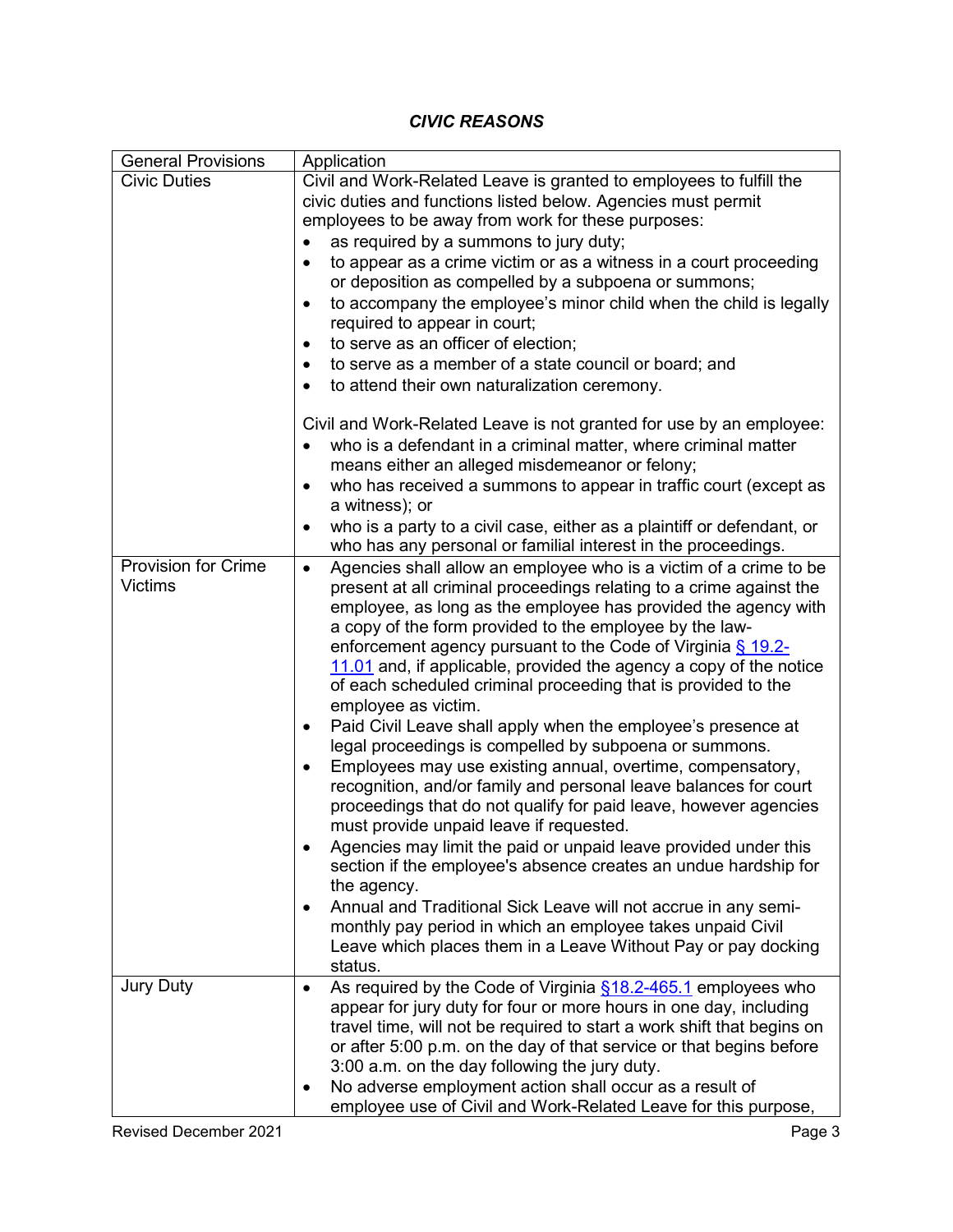| General Provisions                                                                           | Application                                                                                                                                                                                                                                                                                                                                                                                      |
|----------------------------------------------------------------------------------------------|--------------------------------------------------------------------------------------------------------------------------------------------------------------------------------------------------------------------------------------------------------------------------------------------------------------------------------------------------------------------------------------------------|
|                                                                                              | and employees may not be compelled to charge the time off to                                                                                                                                                                                                                                                                                                                                     |
|                                                                                              | personal leave.                                                                                                                                                                                                                                                                                                                                                                                  |
|                                                                                              | Work shifts missed in compliance with this provision will be<br>$\bullet$<br>charged to Civil and Work-Related Leave.                                                                                                                                                                                                                                                                            |
| <b>Officers of Election</b>                                                                  | As required by the Code of Virginia § 24.2-119.1. employees who<br>$\bullet$                                                                                                                                                                                                                                                                                                                     |
| For Agencies that<br>don't observe the<br><b>Election Day</b><br>holiday                     | serve as an officer of election for four or more hours in one day,<br>including travel time, will not be required to start a work shift that<br>begins on or after 5:00 p.m. on the day of that service or that<br>begins before 3:00 a.m. on the day following the officer of election<br>service.                                                                                              |
|                                                                                              | No adverse employment action shall occur as a result of an<br>٠<br>employee's use of Civil and Work-Related Leave for the purpose<br>of serving as an officer of election or at a meeting of the electoral<br>board following the election to ascertain the results of such<br>election. Employees may not be compelled to charge the time off<br>to personal leave.                             |
|                                                                                              | Work shifts missed in compliance with this provision will be<br>$\bullet$<br>charged to Civil and Work-Related Leave.                                                                                                                                                                                                                                                                            |
|                                                                                              | Employees who serve as Officers of Election shall be allowed to<br>use up to 8 hours of Civil and Work-Related Leave on Election<br>Day. As with all leave, supervisory approval is required.                                                                                                                                                                                                    |
|                                                                                              | If an employee wishes to charge Civil and Work-Related leave,<br>$\bullet$<br>the agency may require documentation from the locality that the<br>employee served as an Officer of Election.                                                                                                                                                                                                      |
|                                                                                              | Employees who serve as Officers of Election shall be allowed to<br>$\bullet$<br>use Civil and Work-Related Leave to attend the required Officer of<br>Election certification training only when the employee's locality<br>does not offer the training during non-work hours. Training<br>schedules are available from local registrars and are typically<br>posted on the localities' websites. |
|                                                                                              | Neither Civil and Work-Related Leave nor School Assistance and<br>$\bullet$<br>Volunteer Service Leave may be used by employees who wish to<br>volunteer on Election Day in another capacity (e.g., poll workers<br>not certified as Officers of Election, political workers, etc.) These<br>activities are considered political activities, not community<br>services as defined in policy      |
| <b>Officer of Election</b><br><b>For Agencies that</b><br>observe the<br><b>Election Day</b> | If otherwise eligible for the holiday, salaried employees who serve<br>$\bullet$<br>as Officers of Election will receive holiday pay and may retain any<br>payments provided by the locality for their related services on<br>Election Day.                                                                                                                                                      |
| holiday                                                                                      | As required by the Code of Virginia § 24.2-119.1. employees who<br>٠<br>serve as an officer of election for four or more hours in one day,<br>including travel time, will not be required to start a work shift that<br>begins on or after 5:00 p.m. on the day of that service or that<br>begins before 3:00 a.m. on the day following the officer of election<br>service.                      |
|                                                                                              | No adverse employment action shall occur as a result of an<br>employee's use of Civil and Work-Related Leave for the purpose<br>of serving as an office of election or at a meeting of the electoral                                                                                                                                                                                             |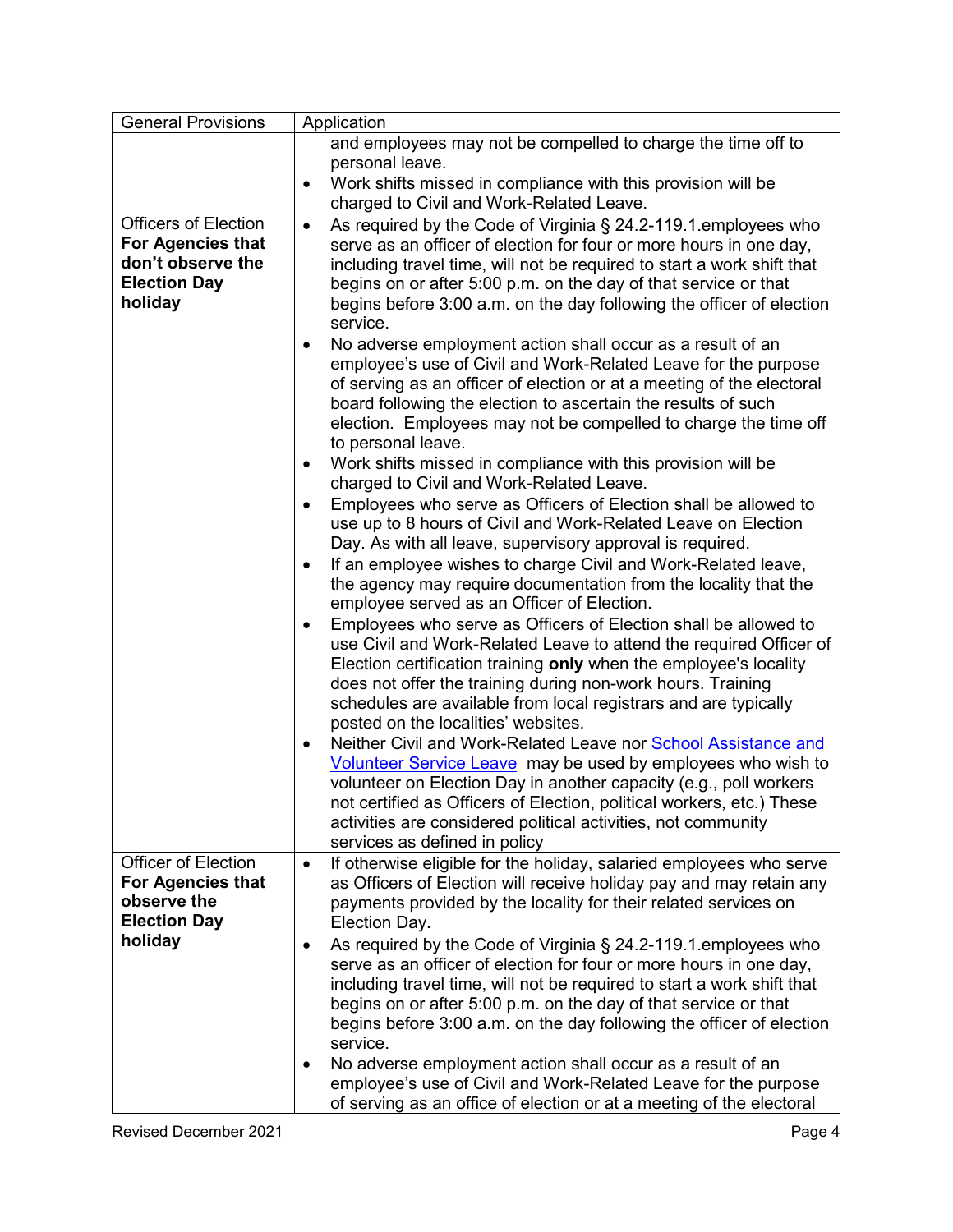| <b>General Provisions</b>                                  | Application                                                                                                                                                                                                                                                                                                                                                                                                                                                                                                                                                                                                                                                                                                                                                                                                                                                                                                                                                                                                                                                                                                                                                                                                                                                                                                             |
|------------------------------------------------------------|-------------------------------------------------------------------------------------------------------------------------------------------------------------------------------------------------------------------------------------------------------------------------------------------------------------------------------------------------------------------------------------------------------------------------------------------------------------------------------------------------------------------------------------------------------------------------------------------------------------------------------------------------------------------------------------------------------------------------------------------------------------------------------------------------------------------------------------------------------------------------------------------------------------------------------------------------------------------------------------------------------------------------------------------------------------------------------------------------------------------------------------------------------------------------------------------------------------------------------------------------------------------------------------------------------------------------|
|                                                            | board following the election to ascertain the results of such<br>election. Employees may not be compelled to charge the time off<br>to personal leave.<br>Work shifts missed in compliance with this provision will be<br>charged to Civil and Work-Related Leave.                                                                                                                                                                                                                                                                                                                                                                                                                                                                                                                                                                                                                                                                                                                                                                                                                                                                                                                                                                                                                                                      |
|                                                            | Employees who serve as Officers of Election shall be allowed to<br>$\bullet$<br>use Civil and Work-Related Leave to attend the required Officer of<br>Election certification training only when the employee's locality<br>does not offer the training during non-work hours. Training<br>schedules are available from local registrars and are typically<br>posted on the localities' websites.<br>Neither Civil and Work-Related Leave nor School Assistance and<br>$\bullet$<br>Volunteer Service Leave may be used by employees who wish to<br>volunteer on Election Day in another capacity (e.g., poll workers<br>not certified as Officers of Election, political workers, etc.) These<br>activities are considered political activities, not community                                                                                                                                                                                                                                                                                                                                                                                                                                                                                                                                                          |
|                                                            | services as defined in policy                                                                                                                                                                                                                                                                                                                                                                                                                                                                                                                                                                                                                                                                                                                                                                                                                                                                                                                                                                                                                                                                                                                                                                                                                                                                                           |
| Compensation/<br>Reimbursement for<br><b>Civil Service</b> | Employees using Civil and Work-Related Leave may not retain<br>$\bullet$<br>payment (except for expenses noted below) for services rendered<br>as a juror, witness, or officer of election. Those who choose to<br>retain such payments must charge the absence to annual,<br>compensatory, overtime, recognition, or personal/family leave.<br>To charge absences from work to Civil and Work-Related Leave,<br>٠<br>employees must submit to their agencies any payments for<br>services rendered. Failure to submit such payments within a<br>reasonable period of time as determined by the agency will result<br>in the absence being charged to annual, compensatory, overtime,<br>recognition, or family/personal leave or, if no leave balances are<br>available, to leave without pay.<br>Compensation to an individual under subpoena or summons or<br>$\bullet$<br>serving as an officer of election may consist of (1) reimbursement<br>for such expenses as meals, mileage, parking, and similar costs<br>and/or (2) payment for services as a juror, witness, or officer of<br>election.<br>Employees using Civil and Work-Related Leave may retain<br>$\bullet$<br>amounts received as reimbursement for expenses. Note that fees<br>given to Virginia circuit court jurors are considered reimbursement |
|                                                            | for expenses.<br>Employees assigned to an evening or night shift who cannot be<br>rescheduled to the day shift during the period of these civic<br>obligations may retain payment for services rendered without loss<br>of pay for their scheduled shift if:<br>they work the entire shift, or<br>$\circ$<br>they work a portion of the work shift and charge the<br>$\circ$<br>remainder to annual, family and personal, compensatory,<br>overtime, or recognition leave, or to leave without pay.                                                                                                                                                                                                                                                                                                                                                                                                                                                                                                                                                                                                                                                                                                                                                                                                                     |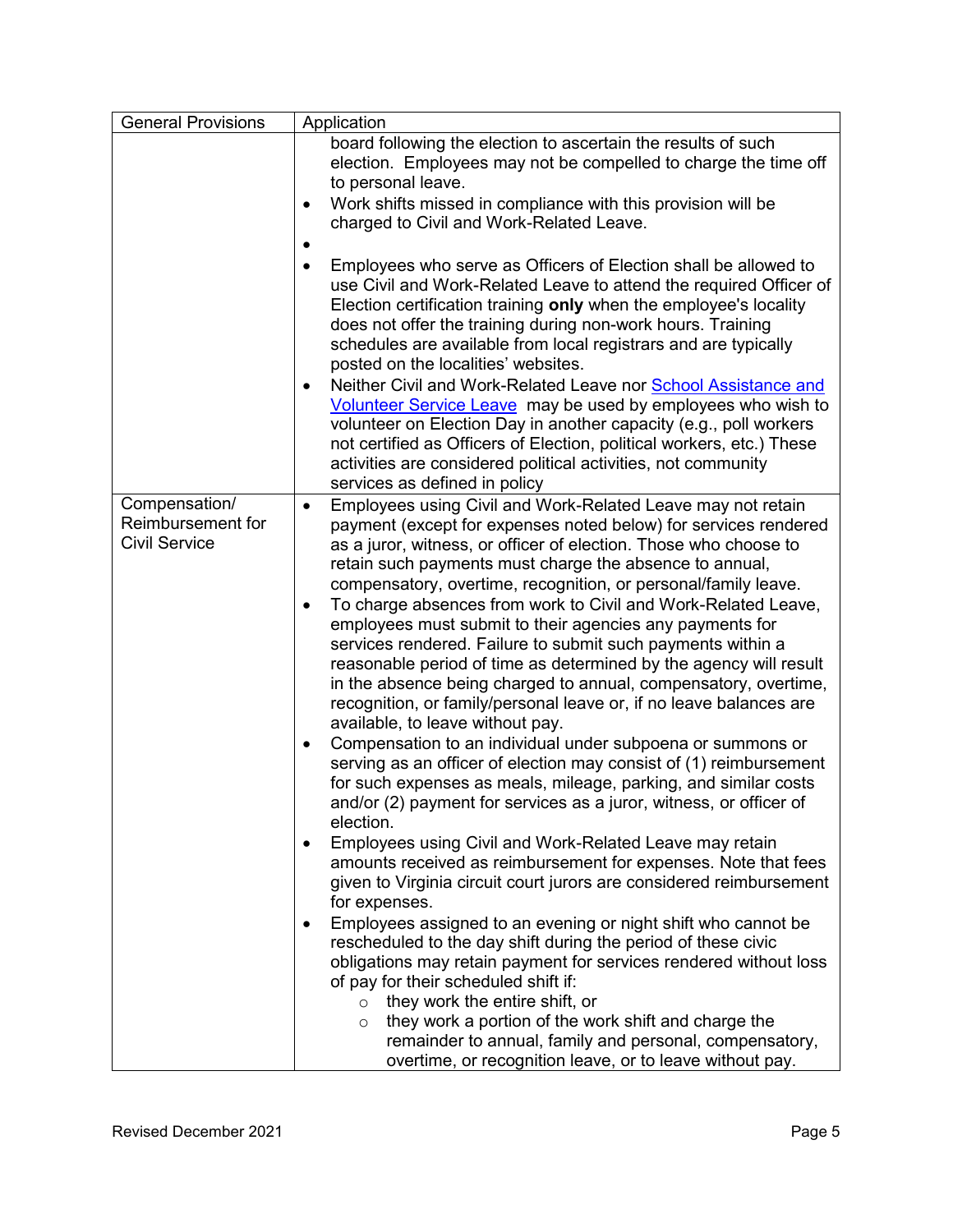| <b>General Provisions</b>                  | Application                                                                                                                                                                                                                                                                                                                                                                                |
|--------------------------------------------|--------------------------------------------------------------------------------------------------------------------------------------------------------------------------------------------------------------------------------------------------------------------------------------------------------------------------------------------------------------------------------------------|
| <b>Other Court Duties</b>                  | Time spent in court by employees acting in the following categories is<br>considered work time and is not charged to Civil and Work-Related<br>Leave or to accrued leave.                                                                                                                                                                                                                  |
|                                            | Employees attending court as part of their job duties. Examples<br>$\bullet$<br>include law enforcement officers, health care compliance officers,<br>or child support enforcement personnel.                                                                                                                                                                                              |
|                                            | Employees under subpoena to appear as expert witnesses<br>$\bullet$<br>because of their state positions.                                                                                                                                                                                                                                                                                   |
|                                            | Employees called by the Commonwealth as expert witnesses.<br>$\bullet$<br>Employees may not retain any payment beyond their normal<br>$\bullet$<br>salary for these services but may keep funds received in<br>reimbursement for expenses.                                                                                                                                                 |
|                                            | On a case-by-case basis, if an agency determines that an<br>$\bullet$<br>employee's appearance in court, though not part of the job duties,<br>is required by a matter that arose out of and in the course of<br>performing his/her job, the agency may grant Civil and Work-<br>Related Leave for that court appearance.                                                                  |
| <b>State Councils and</b><br><b>Boards</b> | Employees who are members of councils, commissions, boards,<br>$\bullet$<br>and committees appointed at the state level may request Civil and<br>Work-Related Leave to fulfill their responsibilities for serving on<br>these collegial bodies.                                                                                                                                            |
|                                            | Employees may not accept fees for serving on state councils,<br>$\bullet$<br>commission, boards, etc., unless specifically provided otherwise<br>by law. Employees may retain reimbursements for expenses<br>incurred in serving on such bodies provided they do not receive<br>reimbursement for the same expenses by their agencies as<br>stipulated in the Code of Virginia § 2.2-2813. |
|                                            | Employees serving on boards or committees as a required or<br>$\bullet$<br>approved part of their employment with the Commonwealth do not<br>charge the work time to either Civil and Work-Related Leave or<br>accrued leave but treat it as work time. Such work hours count<br>toward the 40-hour threshold for overtime payment for FLSA non-<br>exempt employees.                      |
|                                            | Civil and Work-Related Leave is not available for time to serve on<br>$\bullet$<br>boards, councils, or other bodies that are part of or established by<br>other entities including local governments.                                                                                                                                                                                     |

# *WORK-RELATED ACTIVITIES*

| <b>General Provisions</b>  | Application                                                                                                                                                                                                                                                                                                                                                                       |
|----------------------------|-----------------------------------------------------------------------------------------------------------------------------------------------------------------------------------------------------------------------------------------------------------------------------------------------------------------------------------------------------------------------------------|
| <b>Work-Related Duties</b> | Civil and Work-Related Leave may be granted to the employee for<br>absences during scheduled work hours for the following reasons:<br>to interview for other positions with the state;<br>to participate in resolution of work-related conflicts or of<br>complaints of employment discrimination.<br>to attend work-related administrative hearings as a party or<br>witness; or |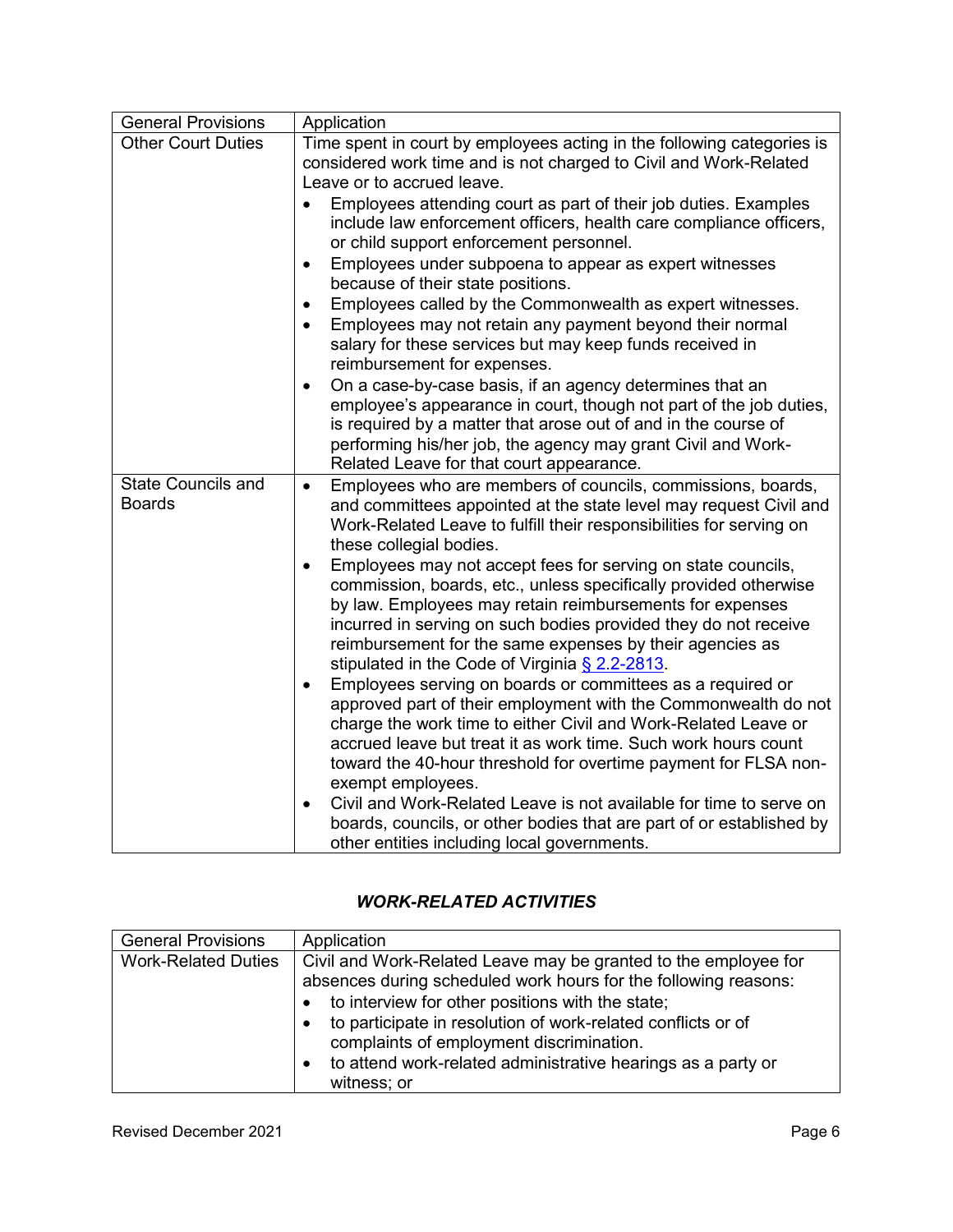| <b>General Provisions</b>                                               | Application                                                                                                                                                                                                                                                                                                                                                                                                                                                                                                                                                                                                                                                                                                                                                                                                                                                                                                                                                                                                                                             |
|-------------------------------------------------------------------------|---------------------------------------------------------------------------------------------------------------------------------------------------------------------------------------------------------------------------------------------------------------------------------------------------------------------------------------------------------------------------------------------------------------------------------------------------------------------------------------------------------------------------------------------------------------------------------------------------------------------------------------------------------------------------------------------------------------------------------------------------------------------------------------------------------------------------------------------------------------------------------------------------------------------------------------------------------------------------------------------------------------------------------------------------------|
|                                                                         | to attend one initial session with the Employee Assistance<br>$\bullet$<br>Program per qualifying incident. Employees who are not eligible<br>for the EAP because they have waived state health coverage may<br>consult the third-party administrator to obtain a referral to other<br>behavioral health resources.                                                                                                                                                                                                                                                                                                                                                                                                                                                                                                                                                                                                                                                                                                                                     |
| Interviewing for State<br>Jobs                                          | Employees may request and use Civil and Work-Related Leave<br>$\bullet$<br>for the actual time, including reasonable travel time, necessary for<br>interviewing for other state positions. Agencies may require<br>verification of the time required.<br>Agencies may establish reasonable limits for this use of Civil and<br>$\bullet$<br>Work-Related Leave. Employees must pay for any expenses<br>incurred in interviewing for other state positions and must provide<br>their own transportation.                                                                                                                                                                                                                                                                                                                                                                                                                                                                                                                                                 |
| <b>Resolution of Work-</b><br><b>Related Conflicts or</b><br>Complaints | Employees who are grievants, witnesses, or representatives of<br>$\bullet$<br>grievants in a grievance initiated under the state Grievance<br>Procedure will be granted reasonable time, including reasonable<br>travel time, as Civil and Work-Related Leave to participate in<br>grievance proceedings.                                                                                                                                                                                                                                                                                                                                                                                                                                                                                                                                                                                                                                                                                                                                               |
|                                                                         | Grievants, witnesses, and representatives of grievants may use<br>$\bullet$<br>Civil and Work-Related Leave to attend management step<br>meetings and all hearings related to the grievance. Whenever<br>possible, agencies should reschedule employees who regularly<br>work the evening or night shift to a day shift schedule during the<br>periods when they are requested to appear in grievance<br>proceedings or related court hearings.<br>Agency management may establish reasonable limits to Civil and<br>٠<br>Work-Related Leave for employees representing grievants.                                                                                                                                                                                                                                                                                                                                                                                                                                                                      |
|                                                                         | Civil and Work-Related Leave will be granted to employees for the<br>following:<br>to prepare as a grievant for the grievance procedure; agencies<br>$\bullet$<br>may establish reasonable limits for this use of Civil and Work-<br>Related Leave to prevent abuse of state time;<br>to meet with agency Human Resource representatives and/or with<br>the Department of Human Resource Management's Office of<br>Equal Employment and Dispute Resolution in accordance with the<br>Grievance Procedure or related to a work matter affecting the<br>employee for which a grievance has not been filed;<br>to meet with the Office of Equity, Diversity, and Inclusion of the<br>$\bullet$<br>Department of Human Resource Management for the purpose of<br>discussing work problems related to violations of the state's Equal<br>Employment Opportunity Policy (Policy 2.05); or<br>to participate in activities and proceedings of the mediation<br>program.<br>Civil and Work-Related Leave will not be granted to employees for<br>the following: |
|                                                                         | to meet with their attorneys.                                                                                                                                                                                                                                                                                                                                                                                                                                                                                                                                                                                                                                                                                                                                                                                                                                                                                                                                                                                                                           |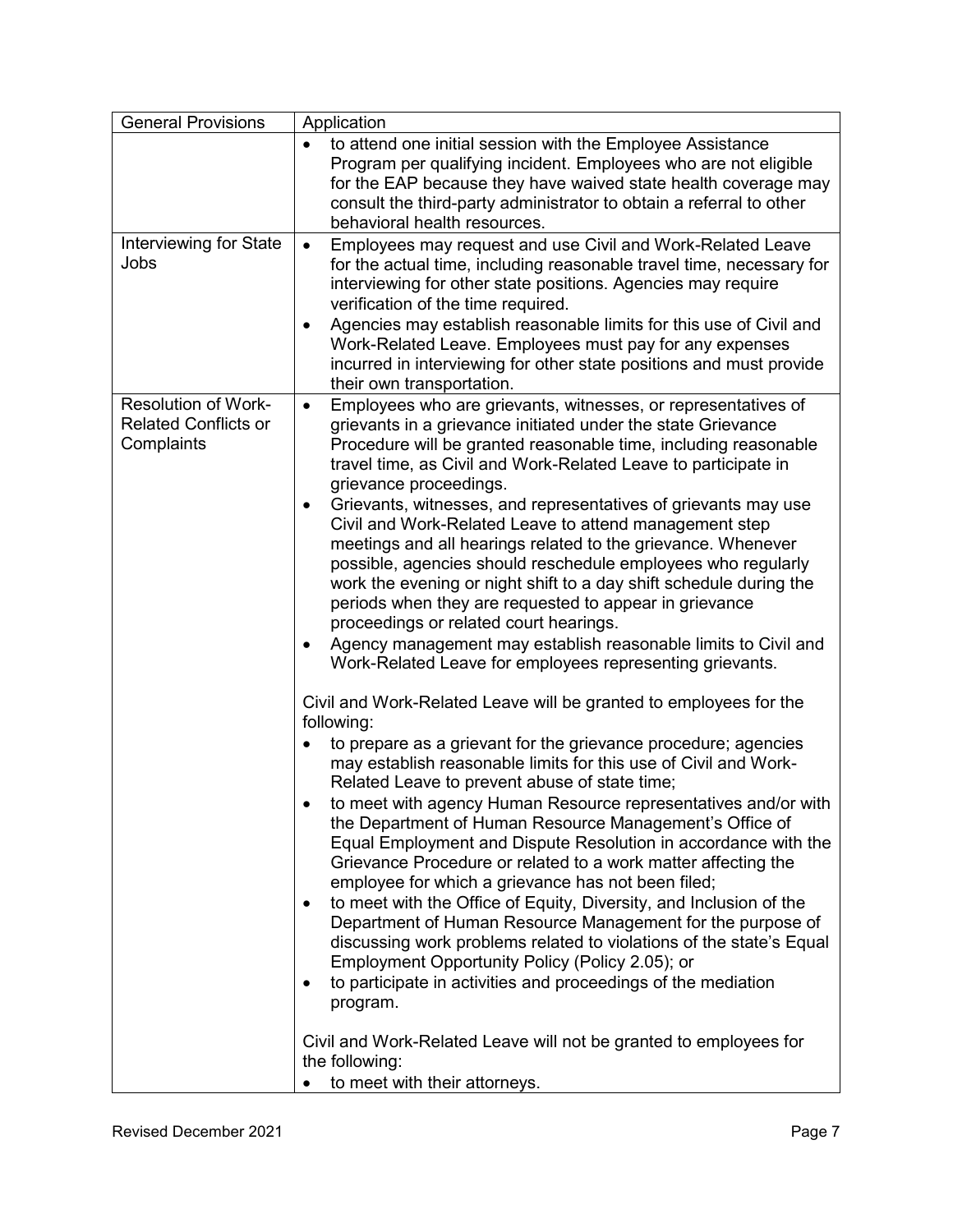| <b>General Provisions</b>                                                | Application                                                                                                                                                                                                                                                                                                                                                                                                                                                                                                                                                                                                                                                                        |
|--------------------------------------------------------------------------|------------------------------------------------------------------------------------------------------------------------------------------------------------------------------------------------------------------------------------------------------------------------------------------------------------------------------------------------------------------------------------------------------------------------------------------------------------------------------------------------------------------------------------------------------------------------------------------------------------------------------------------------------------------------------------|
|                                                                          | when agencies are considering or investigating violations of policy<br>or performance-related concerns.                                                                                                                                                                                                                                                                                                                                                                                                                                                                                                                                                                            |
| <b>Employee Assistance</b><br>Program                                    | An employee may use Civil and Work-Related Leave for his/her<br>$\bullet$<br>initial meeting for any covered service with a counselor from the<br>Employee Assistance Program (EAP), or with another behavioral<br>health service provider if: (1) the supervisor has advised the<br>employee to modify workplace behavior and has recommended<br>certain counseling, such as anger management; or, (2) the<br>employee has waived state health insurance coverage and does<br>not have access to the EAP.<br>Absence from work for subsequent meetings or appointments will<br>be charged to the employee's available leave balances, as<br>appropriate, or to leave without pay. |
| Unemployment<br>Compensation and<br>Workers'<br>Compensation<br>Hearings | Civil and Work-Related Leave is granted for claimants and<br>$\bullet$<br>witnesses to attend hearings in compliance with an official notice<br>from the appropriate authority.<br>Employees whose job responsibilities include attendance at<br>٠<br>unemployment or workers' compensation hearings will have time<br>spent at such hearings included in their hours worked.                                                                                                                                                                                                                                                                                                      |

## *EMPLOYEE AND AGENCY RESPONSIBILITIES*

| <b>General Provisions</b>    | Application                                                                                                                                                                                                                                                                                                                                                                                                                                                                                                                                                                                  |
|------------------------------|----------------------------------------------------------------------------------------------------------------------------------------------------------------------------------------------------------------------------------------------------------------------------------------------------------------------------------------------------------------------------------------------------------------------------------------------------------------------------------------------------------------------------------------------------------------------------------------------|
| Employee<br>Responsibilities | Employees are responsible for giving as much notice as possible<br>$\bullet$<br>to their supervisors in advance of the occasion for using paid or<br>unpaid Civil and Work-Related Leave.<br>Employees are responsible for returning to work as appropriate<br>when the approved activity ends and for notifying their<br>supervisors if they are unable to return to work as expected.<br>Employees are responsible for providing appropriate<br>documentation as directed by their agencies concerning events<br>and travel time needed, and for completing appropriate leave<br>requests. |
| Agency<br>Responsibilities   | Agencies are responsible for permitting employees to use leave in<br>$\bullet$<br>accordance with this policy and for establishing appropriate<br>practices for verifying the reasons for use of this leave time.<br>Agencies should establish reasonable amounts of leave permitted<br>$\bullet$<br>for voluntary activities such as interviewing for other state<br>positions.<br>Agencies may not refuse to grant leave for an employee to fulfill<br>required activities covered by this policy. However, the agency                                                                     |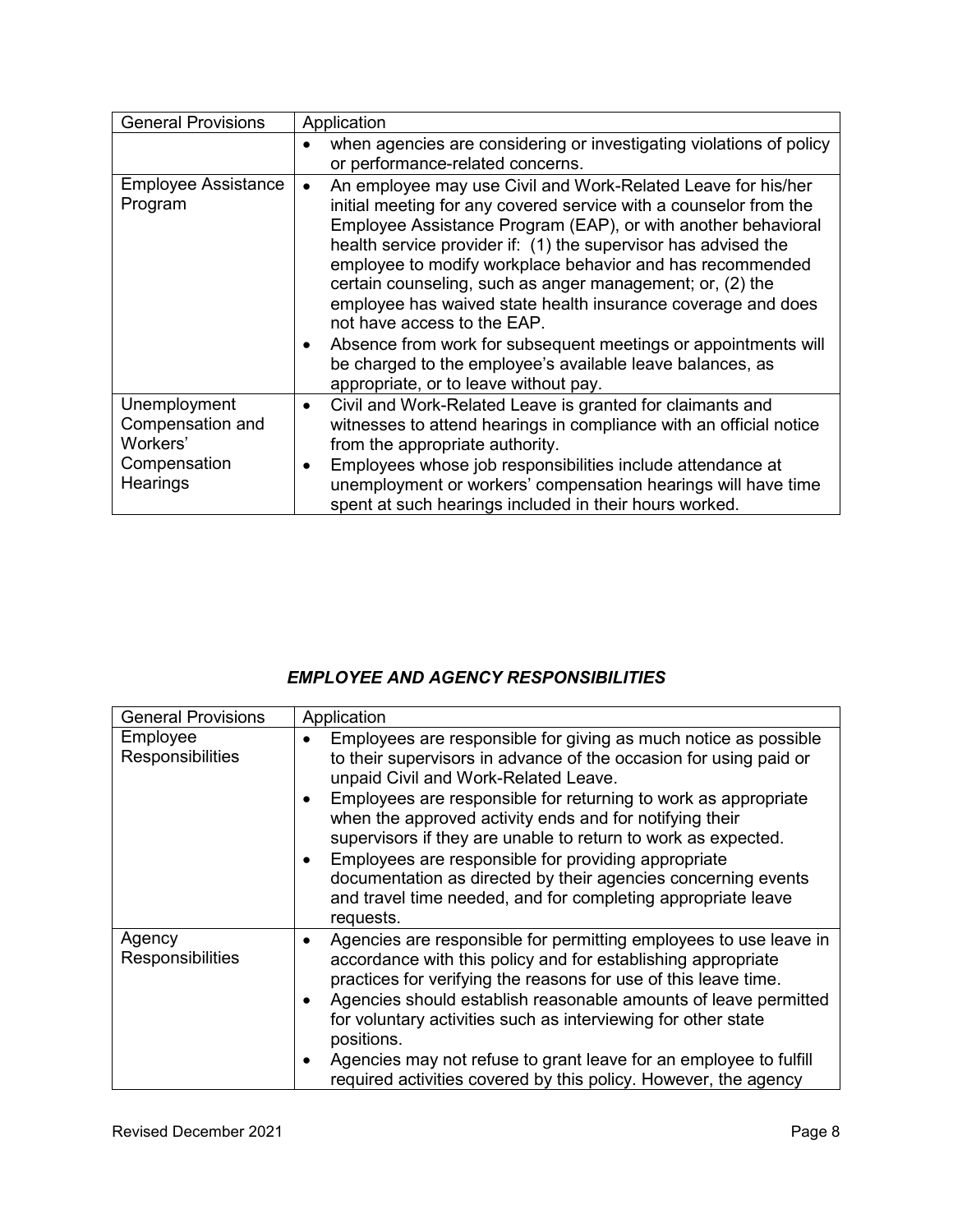| <b>General Provisions</b> | Application                                                                                                                                                                                                                                                                                                                                                                   |
|---------------------------|-------------------------------------------------------------------------------------------------------------------------------------------------------------------------------------------------------------------------------------------------------------------------------------------------------------------------------------------------------------------------------|
|                           | may discipline an employee for not providing reasonable notice<br>for the absence.                                                                                                                                                                                                                                                                                            |
|                           | If the employee does not provide adequate verification of the time<br>missed, the agency may treat the absence as unauthorized. The<br>agency may then apply their procedures for unauthorized leave<br>and may: (1) charge the time missed to the employee's personal<br>leave balances or to leave without pay; and, (2) impose discipline<br>as specified in their policy. |
|                           | Agencies must comply with relevant requirements concerning rest<br>time permitted following the serving of jury duty (Code of Virginia<br>$\S$ 18.2-465.1) and as officer of election (Code of Virginia $\S$ 24.2-<br>$118.1$ ).                                                                                                                                              |

## **GLOSSARY**

| Administrative<br><b>Summons</b>      | An official document requiring the presence of the named individual<br>for a specified legal procedure.                                                                                                                                                                                                                                                                                                                                                                                                                                                                                                                                                                                                                                                            |
|---------------------------------------|--------------------------------------------------------------------------------------------------------------------------------------------------------------------------------------------------------------------------------------------------------------------------------------------------------------------------------------------------------------------------------------------------------------------------------------------------------------------------------------------------------------------------------------------------------------------------------------------------------------------------------------------------------------------------------------------------------------------------------------------------------------------|
| <b>Employee Assistance</b><br>Program | The counseling service available to employees who participate in a<br>state health plan for resolving issues affecting the employee's<br>behavior and/or performance in the workplace.                                                                                                                                                                                                                                                                                                                                                                                                                                                                                                                                                                             |
| <b>Crime Victim</b>                   | A person who has suffered physical, psychological or economic harm<br>as a direct result of the commission of a felony, assault and battery,<br>stalking, sexual battery, attempted sexual battery, maiming, or driving<br>while intoxicated. A spouse or child of such a person, a parent or<br>legal guardian of such a person who is a minor; a current or former<br>foster parent or other person who has or has had physical custody of<br>such a person who is a minor, for six months or more or for the<br>majority of the minor's life; or a spouse, parent, sibling or legal<br>guardian of such a person who is physically or mentally incapacitated<br>or was the victim of a homicide. Code of Virginia Title 18.2. Crimes<br>and Offenses Generally. |
| <b>Grievance Process</b>              | The formal process administered by the Office of Equal Employment<br>and Dispute Resolution of the Department of Human Resource<br>Management by which an employee may bring workplace concerns<br>to upper management.                                                                                                                                                                                                                                                                                                                                                                                                                                                                                                                                            |
| <b>Jury Summons</b>                   | An official document requiring an individual to appear in court and<br>potentially to serve on a jury. Failure to comply may result in legal<br>consequences, including a finding of contempt of court.                                                                                                                                                                                                                                                                                                                                                                                                                                                                                                                                                            |
| <b>Officer of Election</b>            | A person appointed by an electoral board pursuant to the<br>Code of Virginia § 24.2-115 to serve at a polling place for any<br>election. This does not include other poll workers, political workers, or<br>volunteers.                                                                                                                                                                                                                                                                                                                                                                                                                                                                                                                                            |